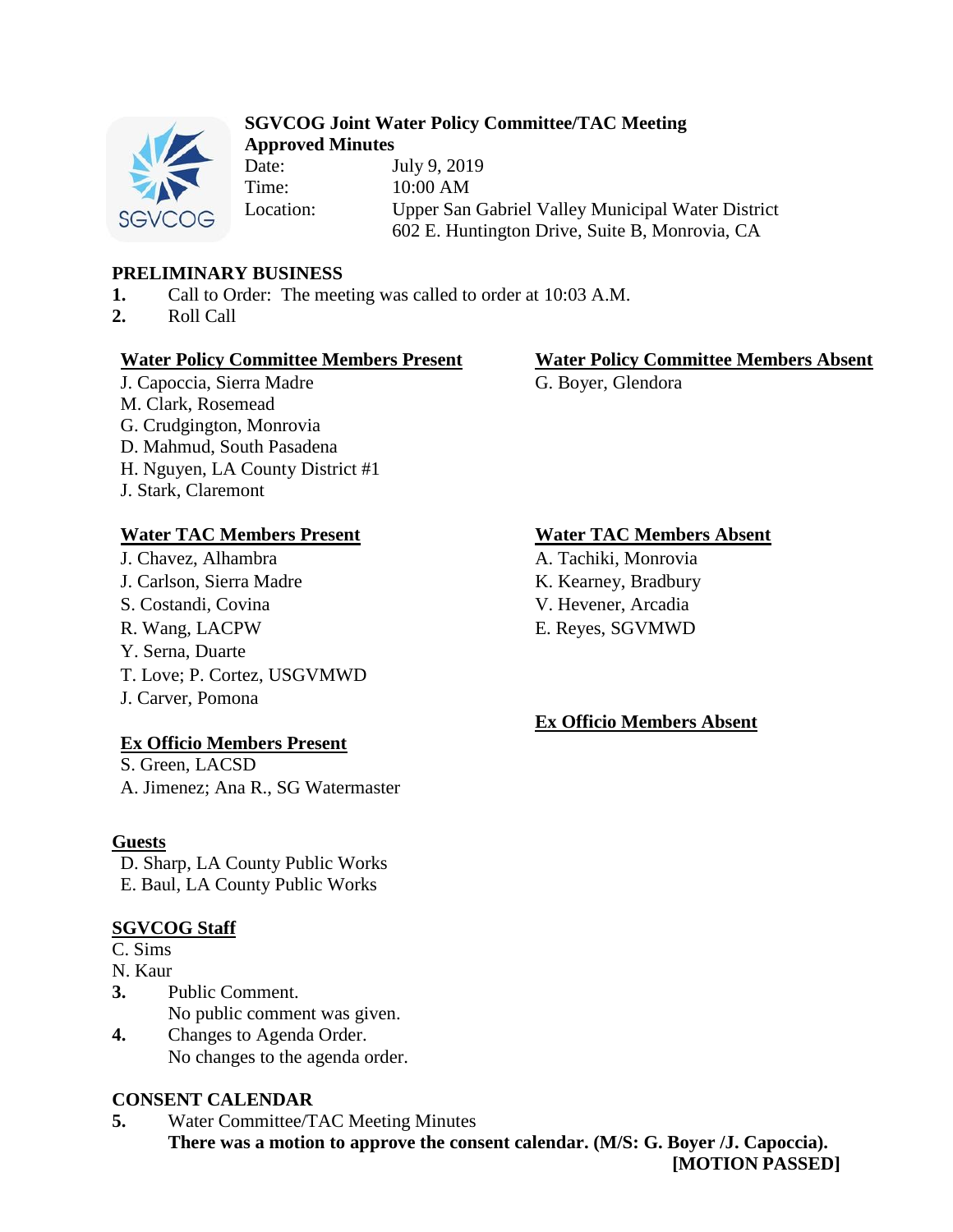| <b>AYES:</b>             | Alhambra, Sierra Madre, South Pasadena, LACPW, LA County District #1, |
|--------------------------|-----------------------------------------------------------------------|
|                          | Duarte, Claremont, SGVMWD, Covina, Rosemead                           |
| <b>NOES:</b>             |                                                                       |
| <b>ABSTAIN:</b> Monrovia |                                                                       |
| <b>ABSENT:</b>           | Bradbury, Arcadia, Pomona, Glendora, USGVMWD                          |

## **PRESENTATIONS**

- **6.** San Gabriel Valley Greenway Network: Dan Sharp, LA County Public Works
- D. Sharp presented on this item. He discussed the work being done to transform 138 miles of existing LACFCD right of way into world class active transportation for the San Gabriel Valley. They are currently working with existing data and adding additional data to ensure feasibility such as addressing the community needs and amenities already available. Currently, the County project management team has been established and the Plan initiation is pending execution of NTP for a consultant agreement. The project management team includes: Public Works (project lead), Public Works' Consultant (Brown and Caldwell), Parks and Recreation, and the Watershed Conservation Authority (WCA). This project management team will receive guidance from a Steering Committee and Technical Advisory Committee which will begin their meetings this fall. The plan development and public outreach will be completed in the summer of 2021. The environmental documentation will be complete in the summer of 2022.

## **DISCUSSION ITEMS**

**7.** Water Committee Chair Nomination

There was a motion to elect Diana Mahmud (South Pasadena) to serve as Chair of the Water Policy Committee. The Vice-Chair nomination will be postponed to the September meeting.

**8.** Water TAC Chair/Vice-Chair

There was a motion to elect Tom Love (Upper San Gabriel Valley Municipal Water District) to serve as Chair and Alex Tachiki (Monrovia) to serve as Vice-Chair of the Water TAC Committee.

# **UPDATE ITEMS**

**9.** Safe Clean Water Program Update

A public review period for documents was held from May 29, 2019 to June 21, 2019 which yielded 260 comments in addition to clarification questions. Comments were mostly regarding Watershed coordinators and water scoring. Watershed groups will have access to regional funds and should expect to the see the local return disbursed. Each of the regional projects will be subject to a transfer agreement. It was mentioned that Alhambra and Monrovia applied to be on the Rio Hondo watershed steering committee.

**10.** Legislative Updates

N. Kaur presented on this item. Updates included the status of SB 205 (Hertzberg) in which cities are going to determine if the businesses have the right SIC codes considering SIC Codes have not been updated since the 1990s. This bill would direct updated NAICS Codes.

**11.** E/WMP Updates

No report was given.

- **12.** Water TAC Chair Report It was determined that the TAC will begin meeting prior to the regularly scheduled Water Policy meeting.
- **13.** Water Supply Update